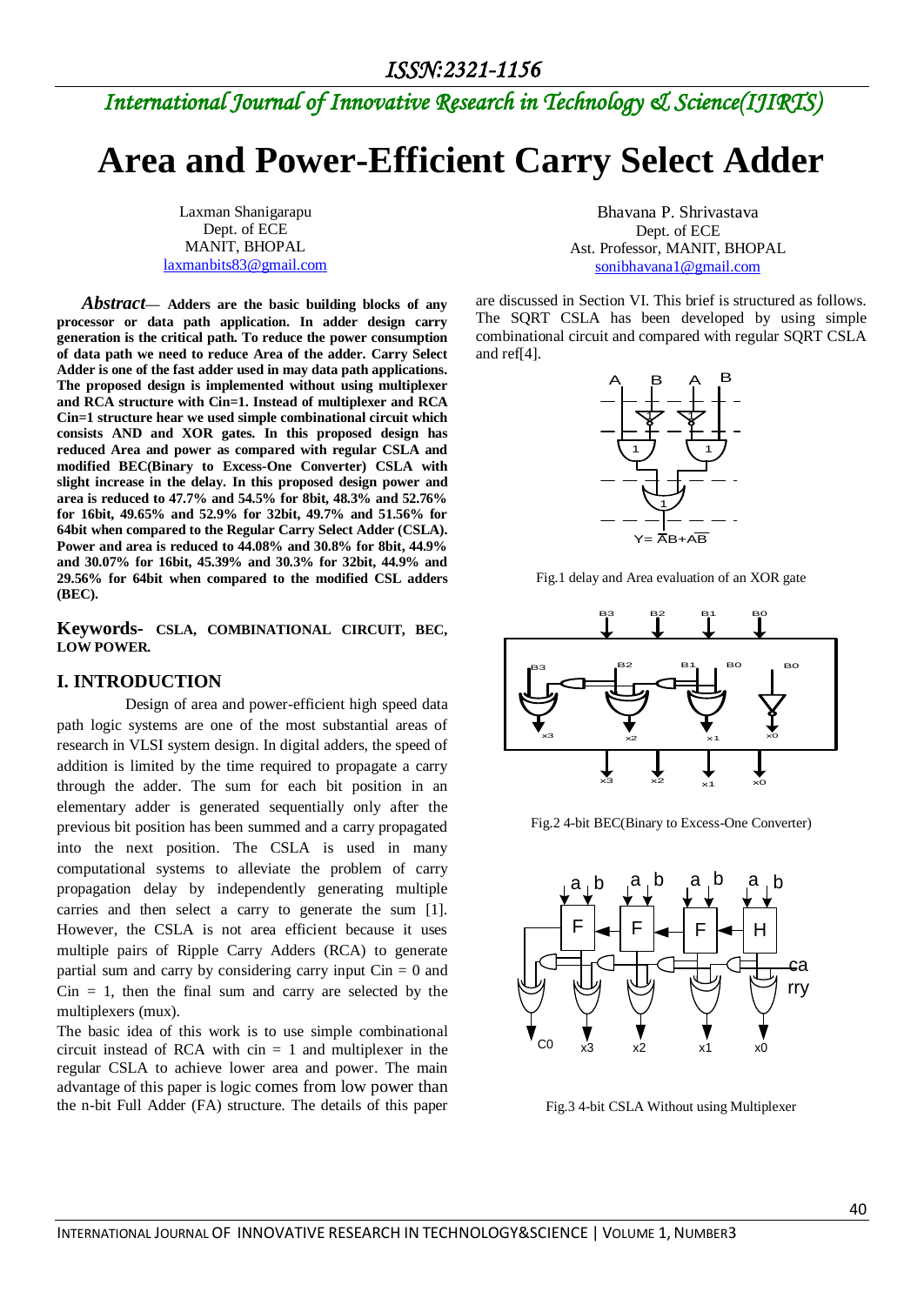## *International Journal of Innovative Research in Technology & Science(IJIRTS)*

Fig.1 shows the internal structure of XOR gate which consists 5 gate and 3 gate delays. Fig.2 shows the internal structure of the 4-bit BEC (Binary to Excess-One Converter) which converts binary number to excess-one. Fig.3 shows the 4-bit CSLA without using Multiplexer. The RCA structure cin  $=0$ output is given to the combinational circuit which consists XOR and AND gates it will calculate the output without using  $RCA \text{ cin} = 1$  structure and multiplexer.

#### **II LITERATURE REVIEW**

 Bedriji 1962 proposes that the problem of carry propagation delay is overcome by independently generating multiple radix carries and using these carries to select between simultaneously generated sums.

AkhilashTyagi 1993 introduces a scheme to generate carry bits with block carryin 1 from the carries of a block with block carryin 0.

Chang and Hsiao 1998 propose that instead of using dual carry ripple adder a carry select adder scheme using an add one circuit to replace one carry ripple adder.

Youngwood Kim and Lee Sup Kim 2001 introduces a multiplexer based add one circuit is proposed to reduce the area with negligible speed penalty.

Yajuan He et al 2005 proposed an area efficient square root carry select adder scheme based on a new first zero detection logic.

Ramkumar and Harish 2012 propose BEC technique which is a simple and efficient gate level modification to significantly reduce the area and power of square root CSLA.

Padma Devi et al 2010 proposed modified carry select adder designed in different stages which reduces the area and power consumption.

### **III. DELAY AND AREA EVALUTION METHODOLOGY OF THE BASIC ADDER BLOCS**

 The AND, OR, and Inverter (AOI) implementation of an XOR gate is shown in Fig. 1. The gates between the dotted lines are performing the operations in parallel and the numeric representation of each gate indicates the delay contributed by that gate. The delay and area evaluation methodology considers all gates to be made up of AND, OR, and Inverter,

each having delay equal to 1 unit and area equal to 1 unit. Then add up the number of gates in the longest path of a logic block that contributes to the maximum delay. The area evaluation is done by counting the total number of AOI gates required for each logic block. Based on this approach, the CSLA adder blocks of 2:1 mux, Half Adder (HA), and FA are evaluated and listed in Table I.

#### **TABLE I**

#### **DELAY AND AREA COUNT OF THE BASIC BLOCKS OF CSLA**

| Adder blocks | Delay | Area |
|--------------|-------|------|
| <b>XOR</b>   | 2     |      |
|              |       |      |
| $2:1$ Mux    |       |      |
| Half adder   |       |      |
| Full adder   |       | 13   |

 As stated above the main idea of this work is to use simple combinational circuit instead of the RCA with cin=1 and multiplexer in order to reduce the area and power consumption of the regular CSLA. To replace the n-bit RCA, an n-bit combinational circuit is required. A structure and the function table of a 4-b combinational circuit are shown in Fig.3 and Table II , respectively. Fig.3 illustrates how the basic function of the CSLA is obtained by using the 4-bit combinational circuit without using mux. The importance of this method is logic stems from the large silicon area reduction when the CSLA with large number of bits are designed.

#### **TABLE II**

|        | $Carry=0$ | $Carry=1$ |
|--------|-----------|-----------|
| B[3:0] | X[3:0]    | X[3:0]    |
| 0000   | 0000      | 0001      |
| 0001   | 0001      | 0010      |
| 0010   | 0010      | 0011      |
|        |           |           |
|        |           |           |
| 1110   | 1110      | 1111      |
| 1111   | 1111      | 0000      |
|        |           |           |

### **Function Table Of The 4-bit Without Using MUX Circuit**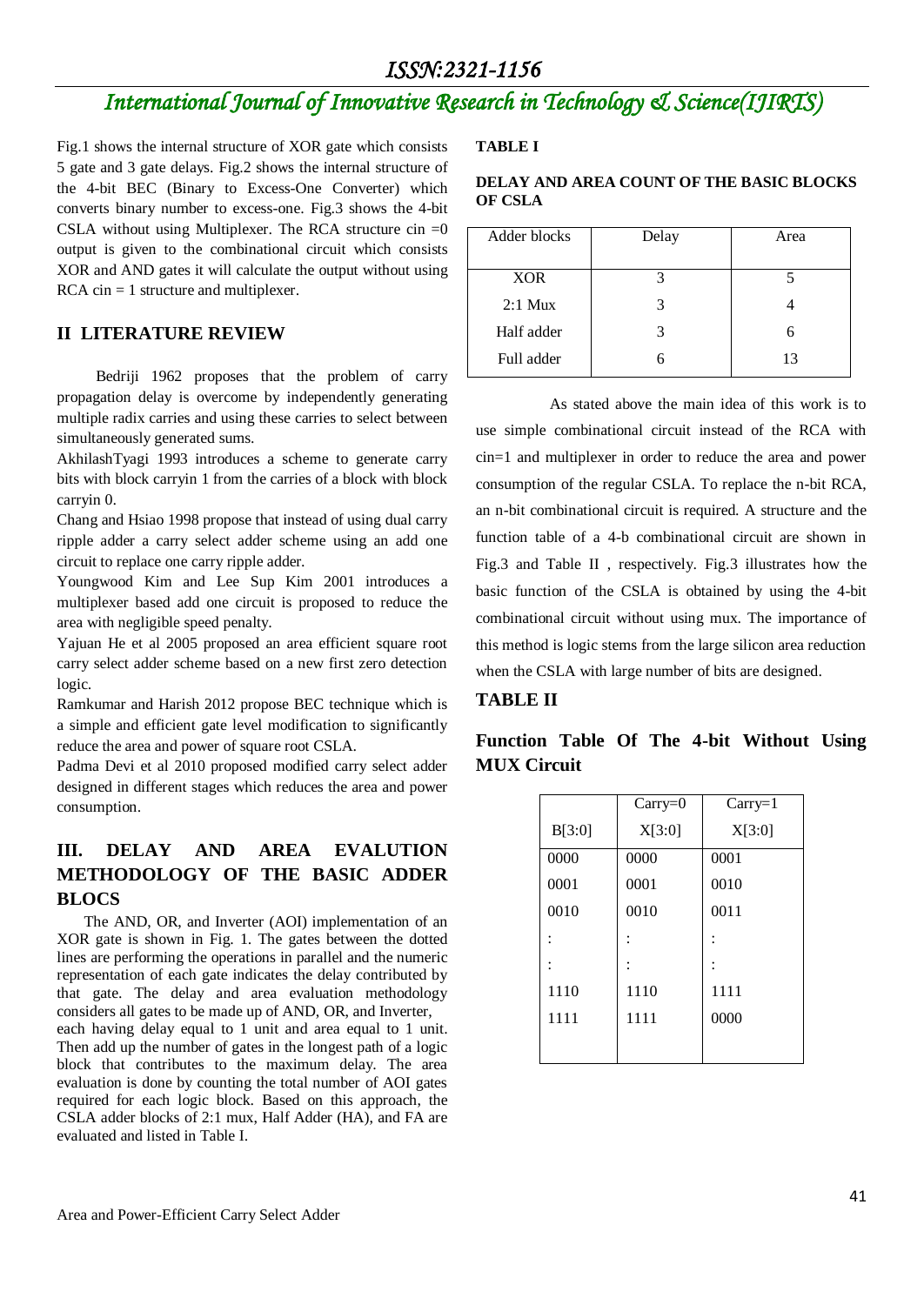## *International Journal of Innovative Research in Technology & Science(IJIRTS)*

The Boolean expressions of the 4-bit without mux circuit is listed as (note the functional symbols  $\sim$  NOT, & AND,  $\land$ XOR)

> $X0 = B0$  ^ CARRY  $S0 = B0 \& CARRY$  $X1 = B1 \wedge S0$  $S1 = B1 & 80$  $X2 = B2 \wedge S1$  $S2 = B2 & S1$  $X3 = B3 \wedge S2$

#### **IV. Delay and Area evaluation of REGULAR 16-B SQRT CSLA**

CSLA compromise between Ripple Carry Adder and Carry Look Ahead Adder. When compared to RCA CSLA is high speed and when compared to Carry Look Ahead Adder hardware complexity less. The main disadvantage of regular CSLA is the large area due to the multiple pairs of ripple carry adder. The Fig.4 shows the regular 16-bit carry select adder. It is divided into five groups with different bit size RCA. Internal structure of the group 2 to 5 of regular 16-bit CSLA is shown Fig.5. One input to the multiplexer goes from the RCA with Cin=0 and other input from the RCA with Cin=1. Finally multiplexer gives the proper output.

Mux [6:3]

 $\begin{bmatrix} 10 \end{bmatrix}$   $\begin{bmatrix} 11 \end{bmatrix}$   $\begin{bmatrix} 11 \end{bmatrix}$   $\begin{bmatrix} 11 \end{bmatrix}$   $\begin{bmatrix} 10 \end{bmatrix}$ 

 $\begin{array}{|c|c|c|c|c|}\hline \text{r}} & \text{r} & \text{r} \end{array}$ 

(a)

**TABLE III**

|                    |  |  | Delay And Area Count Of Regular SQURT |  |
|--------------------|--|--|---------------------------------------|--|
| <b>CSLA Groups</b> |  |  |                                       |  |

| Group  | Delay | Area |
|--------|-------|------|
| Group2 | 11    | 57   |
| Group3 | 13    | 87   |
| Group4 | 16    | 117  |
| Group5 | 19    | 147  |

Table III shows the delay and area count of the regular CSLA. There is a chance to reduce the area, power and delay in the CSLA structure.

#### **V. MODIFIED 16-B SQRT CSLA (BEC)**

The Binary to excess one Converter (BEC) replaces the ripple carry adder with Cin=1, in order to reduce the area and power consumption of the regular CSLA. The modified16-bit CSLA using BEC is shown in Fig.6 Ref [4]. The structure is again divided into five groups with different bit size RCA and BEC. The group 2 to 5 of the modified 16-bit CSLA is shown Fig.7. One input to the mux goes from the RCA with Cin=0 and other input from the BEC. Comparing the group 2 to 5 of both regular and modified CSLA, it is clear that BEC structure reduces the area and power But there is a slight increment in delay.



Mux [8:4]

c6 sum6 [13] [13] [13] [13]

sum5 sum4

(b)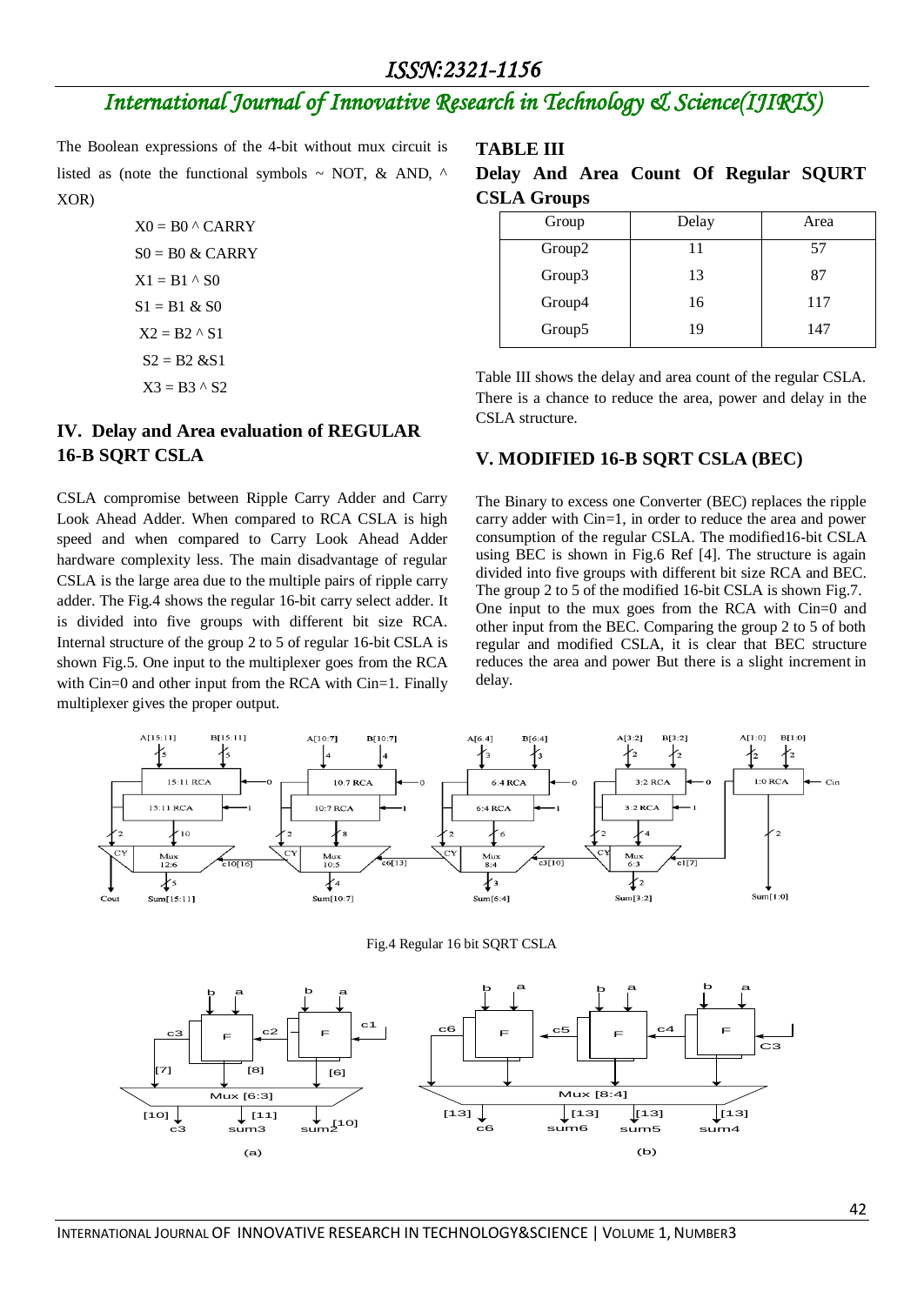*International Journal of Innovative Research in Technology & Science(IJIRTS)*



Fig.5 Delay and Area evaluation of regular SQRT CSLA : (a) group 2, (b) group 3, (c) group 4 and (d) group 5 where F is full adder.



Fig.6 CSLA using BEC [4]







Fig.7 Delay and Area evaluation of modified SQRT CSLA : (a) group 2, (b) group 3, (c) group 4 and (d) group 5 where F is full adder. [4]

Area and Power-Efficient Carry Select Adder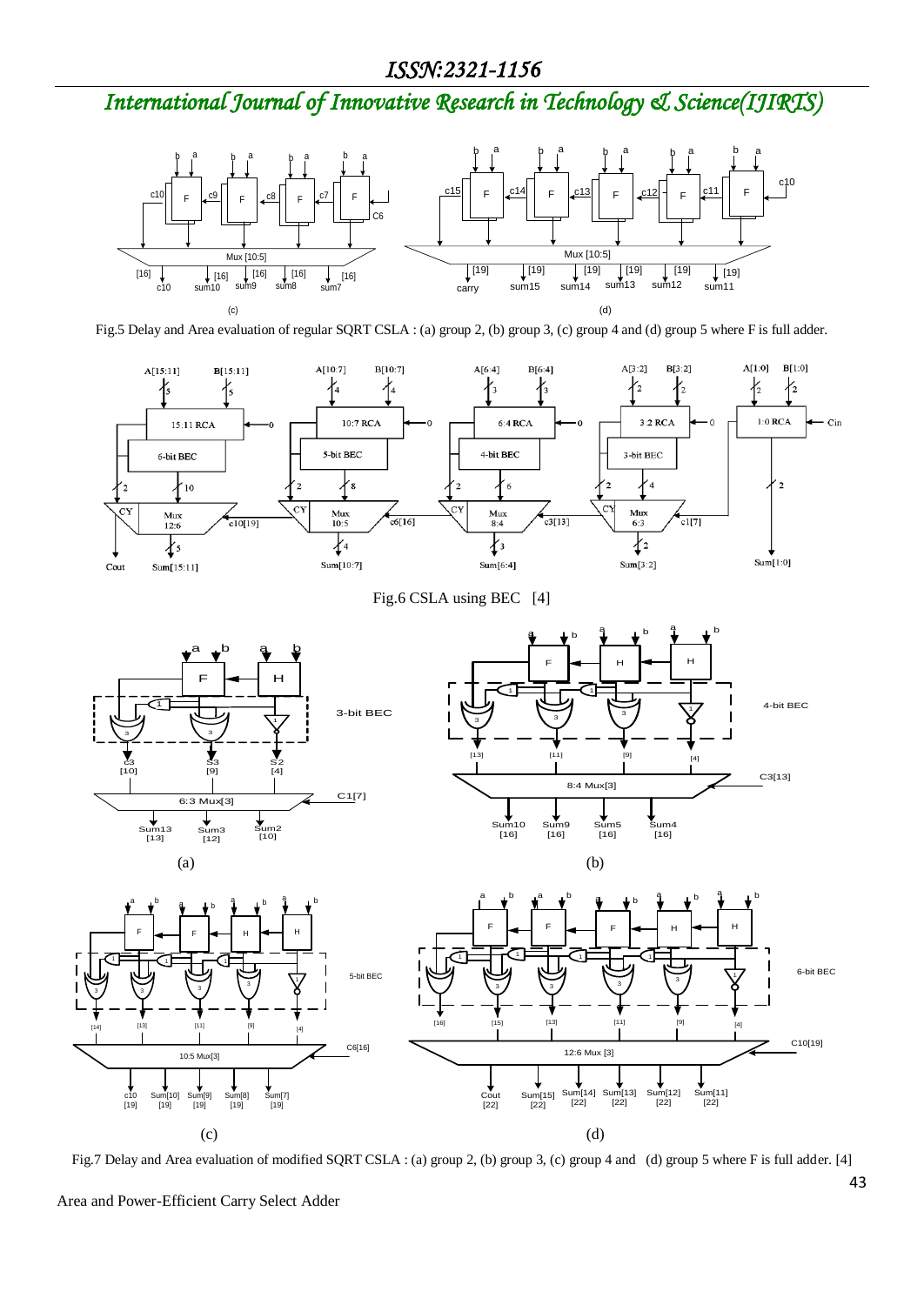## *International Journal of Innovative Research in Technology & Science(IJIRTS)*

#### **TABLE IV**

### **Delay And Area Count Of Modified SQURT CSLA Groups**

| Group              | Delay | Area |
|--------------------|-------|------|
| Group <sub>2</sub> | 13    | 43   |
| Group3             | 16    | 61   |
| Group4             | 19    | 84   |
| Group5             | 22    | 107  |
|                    |       |      |

Table IV shows the delay and area count of the regular CSLA. There is a chance to reduce the area, power and delay in the CSLA structure.

#### **VI . PROPOSED CSLA WITHOUT USING MUX**

In this Proposed paper CSLA with cin=1 and multiplexer is replaced by the simple combinational circuit which consists of XOR and AND gates. By using this method area and power is reduced when compared to regular CSLA and modified CSAL (BEC). The modified 16-bit CSLA without using mux is shown in fig.8. The structure is again divided into five groups with different bit size RCA and Combinational.

Initially RCA structure is calculate for  $\sin =0$  the output of full adder is given to the combinational circuit and one of the input

of that combinational circuit is previous stage carry then it will provide the proper output by using Xor and And gates structure. The group 2to 5 of the modified 16-bit CSLA is shown Fig.9.Comparing the group 2 to 5 of regular, modified BEC and WITHOUT MUX CSLA, it is clear that in this structure area is reduced.

#### **TABLE V**

|                    |  |  | Delay And Area Count Of Proposed SQURT |  |
|--------------------|--|--|----------------------------------------|--|
| <b>CSLA Groups</b> |  |  |                                        |  |

| Group  | Delay | Area |
|--------|-------|------|
| Group2 | 12    | 36   |
| Group3 | 18    | 55   |
| Group4 | 23    | 74   |
| Group5 | 29    | 87   |

Table V shows the delay and area count of the regular CSLA. Comparing Table III, IV and V its clear that the proposed design SQRT CSLA saves gate area when compared to regular SQRT CSLA and Modified BEC CSLA by slight increment in delay.



Fig .8 Proposed CSLA Without using multiplexer

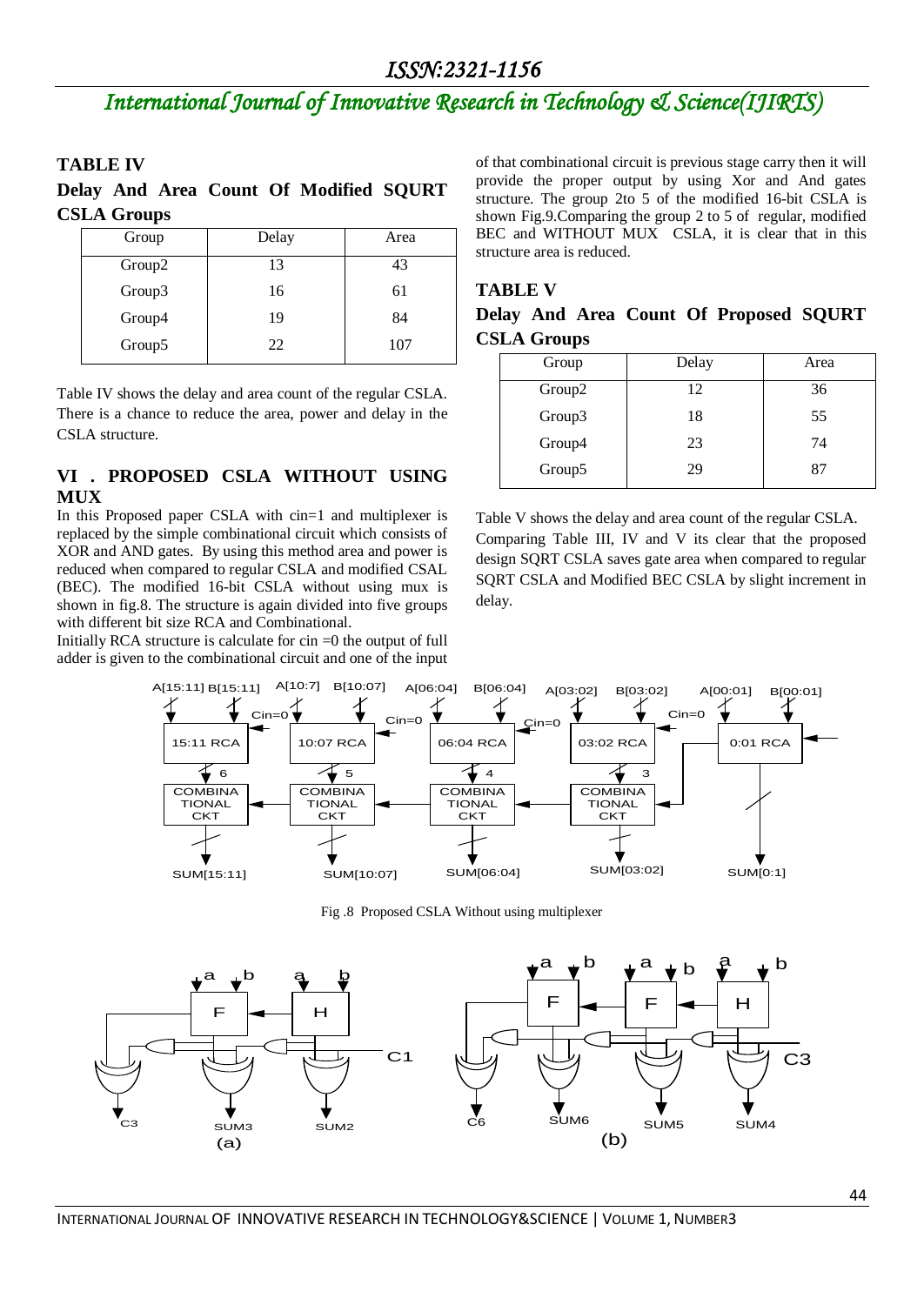*International Journal of Innovative Research in Technology & Science(IJIRTS)*



 Fig.9 internal structure of Modified CSLA (Without using Multiplexer) (a) group 2, (b) group 3, (c) group 4 and (d) group 5 where F is full adder

#### **VII. SIMMULATION RESULTS:**

The design proposed in this paper has been developed using Verilog-HDL and synthesized in Synopsys RTL design compiler. The similar design followed for all regular, modified and Proposed SQRT CSLAs. Table VI to IX exhibits the simulation results of all the CSLA structures in terms of delay, area and power. The area indicates the total cell area of the design and the total power is sum of the leakage power, internal power and switching power. The percentage reduction in the cell area, total power, total delay, power-delay product and the area–delay product as function of the bit size are shown in below Table. Also plotted is the percentage area and power reduced in Fig.10. Fig10 (a) shows the percentage reduction in area. Fig10(b) shows the percentage reduction in power. It is clear that the area of the 8-, 16-, 32-, and 64-b proposed SQRT CSLA is reduced by 54.5%, 52.76%, 52.9%, and 51.56%, respectively when compared to regular SQRT CSLA. Power reduction of the proposed paper when compared to regular SQRT CSLA 8, 16, 32 and 64-b is 47.7%, 48.3%, 49.65% and 49.7%, respectively.

#### **COMPARISON OF REGULAR AND MODIFIED SQRT CSLA WITH PROPOSED PAPER**:

| Bit    | Type of adder     | Delay(ns) | Area(nm) | Power(mw) | Power delay                | Area delay                 |
|--------|-------------------|-----------|----------|-----------|----------------------------|----------------------------|
| size   |                   |           |          |           | product( $10^{\circ}$ -12) | product( $10^{\circ}$ -12) |
|        | Regular CSLA      | 2.195     | 955.937  | 15.241    | 33.45                      | 2098.26                    |
| 8 bit  | <b>BEC CSLA</b>   | 3.336     | 628.906  | 14.229    | 47.46                      | 2094.23                    |
|        | Without Using MUX | 3.337     | 434.843  | 7.956     | 26.55                      | 1451.07                    |
| $\sim$ | .                 |           |          | .         |                            | .<br>.                     |

#### **Table VI: 8-bit results comparison**

By observing the above table its clear when compared regular and modified circuit power and area is reduced and there is a slight increment in delay. But power delay and area delay product is reduced to almost half.

| Bit<br>size | Type of adder     | Delay(ns) | Area(nm) | Power(mw) | Power delay<br>product( $10^{\circ}$ -12) | Area delav<br>product( $10^{\circ}$ -12) |
|-------------|-------------------|-----------|----------|-----------|-------------------------------------------|------------------------------------------|
|             | Regular CSLA      | 4.848     | 2016.093 | 35.631    | 172.73                                    | 9774.00                                  |
| 16 bit      | <b>BEC CSLA</b>   | 3.941     | 1362.031 | 33.458    | 131.793                                   | 5367.76                                  |
|             | Without Using MUX | 6.201     | 952.343  | 18.413    | 114.14                                    | 5905.25                                  |
| $\sim$      | .                 |           |          | $\cdots$  |                                           | . .                                      |

#### **Table VII: 16-bit results comparison**

By observing the above table its clear when compared regular and modified circuit power and area is reduced and there is a slight increment in delay. But power delay and area delay product is reduced more.

#### **Table VIII: 32-bit results comparison**

| Bit<br>size | Type of adder     | Delay(ns) | Area(nm) | Power(mw) | Power delay<br>product( $10^{\circ}$ -12) | Area delay<br>product( $10^{\circ}$ -12) |
|-------------|-------------------|-----------|----------|-----------|-------------------------------------------|------------------------------------------|
|             | Regular CSLA      | 6.587     | 4161.562 | 77.499    | 510.48                                    | 27412.19                                 |
| 32bit       | <b>BEC CSLA</b>   | 6.729     | 2813.906 | 71.450    | 480.78                                    | 18934.73                                 |
|             | Without Using MUX | 9.539     | 1958.593 | 39,0177   | 372.18                                    | 18682.99                                 |

By observing the above table its clear when compared regular and modified circuit power and area is reduced and there is a slight increment in delay. But power delay and area delay product is reduced more.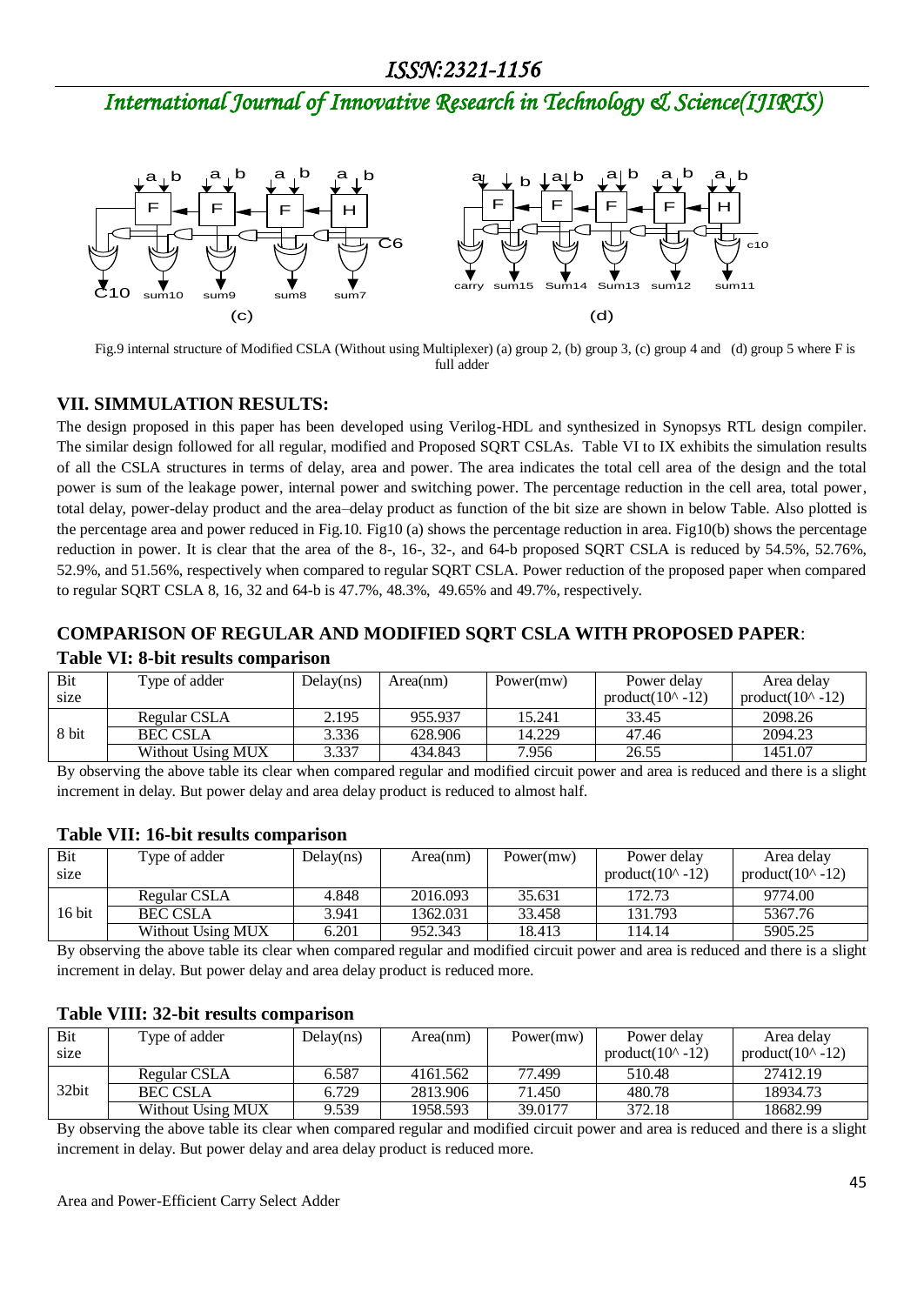## *International Journal of Innovative Research in Technology & Science(IJIRTS)*

#### **Table IX: 64-bit results comparison**

| Bit<br>size | Type of adder     | Delay(ns) | Area(nm)  | Power(mw) | Power delay<br>product( $10^{\circ}$ -12) | Area delay<br>product( $10^{\circ}$ -12) |
|-------------|-------------------|-----------|-----------|-----------|-------------------------------------------|------------------------------------------|
|             | Regular CSLA      | 1.169     | 8377.031  | 161.870   | 1807.92                                   | 93563.04                                 |
| 64 bit      | <b>BEC CSLA</b>   | 1.181     | 5760.7812 | 147.69    | 1651.17                                   | 64411.28                                 |
|             | Without Using MUX | 15.542    | 4057.3437 | 81.304    | 1263.40                                   | 63059.23                                 |

By observing the above table its clear when compared regular and modified circuit power and area is reduced and there is a slight increment in delay. But power delay and area delay product is reduced more.

Fig.11 shows the Simulation results of 64-bit CSLA without using multiplexer And Fig12 shows the power and delay calculation results by using synopsys of 64-bit CSLA without using multiplexer.

#### **percentage of area reduction**



Fig .10(a) Percentage in Area reduction

#### **percentage of power reduction**







Fig.11 Simulation result of 64-bit CSA without using multiplexer